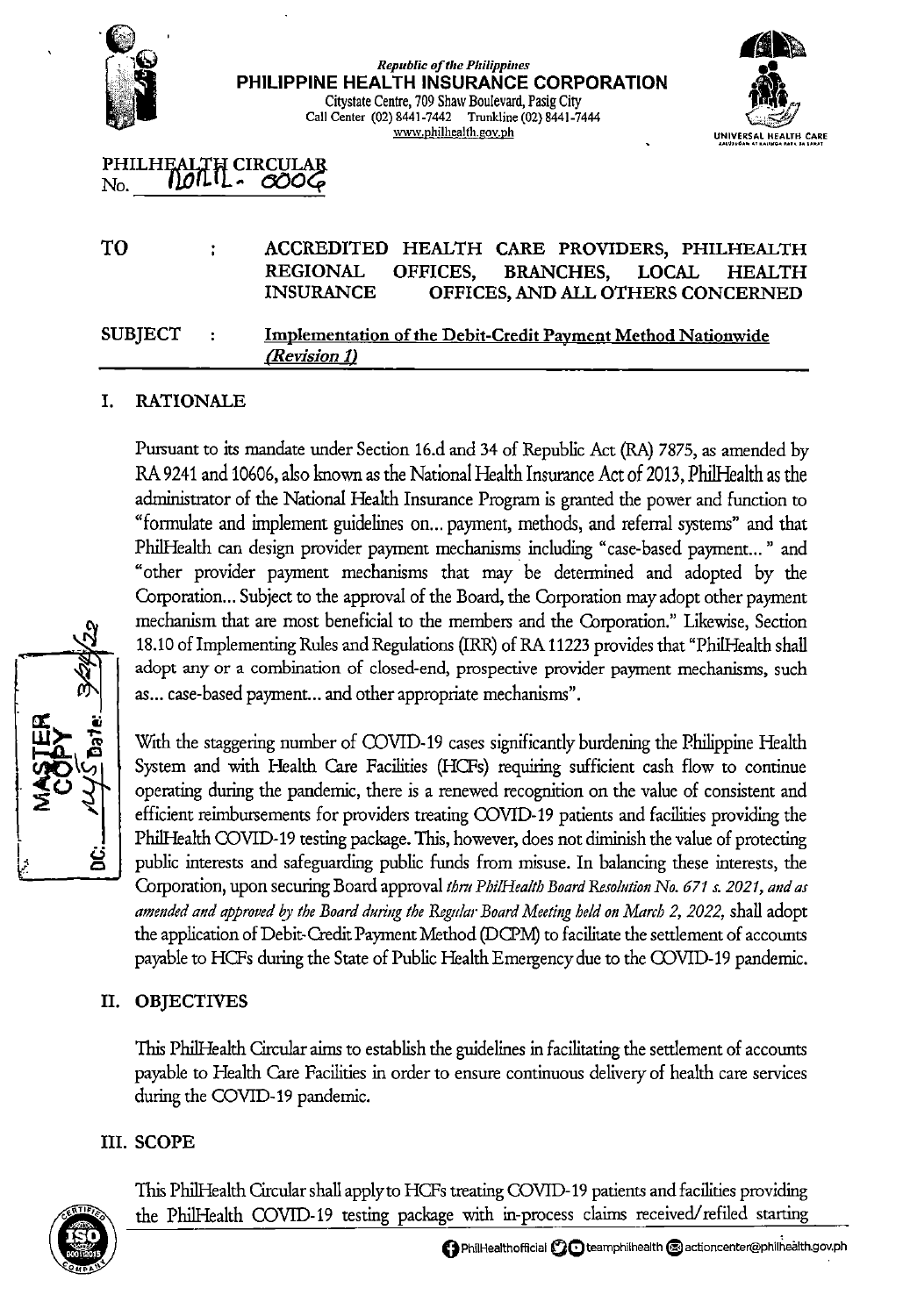February 1, 2020 *to February 15, 2022, in-process claims are* not included in the *first four DCPM implemmtation,* with no unliquidated Interim Reimbursement Mechanism (IRM) Fund balances on record, and that are not serving the penalty of suspension during the applicable period.

This will not applyto in-process claims already approved for payment for received claims starting February 1, 2020 to *Febmary 15, 2022.* Likewise, this Phi!Health Circular will not apply to received/ *rejiled* claims starting *February 16, 2022* and onwards.

# **IV. DEFINITION OF TERMS**

- A Denied claim a claim that has been determined to be invalid and unworthy of payment reimbursement due to an absolute deficiencythat cannot be remedied through return to sender or due to a finding of an unmet requirement.
- B. Good claim- filed claims with complete documentary requirements that has been determined to be valid and worthy of payment.
- C Health Care Facility (HCF) health facilities public or private, devoted primarily to the provision of services for health promotion, prevention, diagnosis, treatment, rehabilitation and palliation of individuals suffering from illness, disease, injury, disability, or deformity, or in need of obstetrical or other medical and nursing care
- D.In-process claims- claims received for processing without final decision as to denied, returnto-hospital (RTH}, or paid.
- E. Interim Reimbursement Mechanism (IRM) a special privilege for the provision of substantial aid to an eligible Health Care Institution direcdy hit by fortuitous event with clear and apparent intent to continuously operate and/ or rebuild the HQ in order to provide continuous health *!!}* care services to adversely affected Filipinos.

 $\overline{\pi}$ . Received Claims --all claims manually and electronically received by the Corporation. These include refiled claims.

 $\mathbb G.$  Re-filed claim - a claim that has been previously submitted by a HCF or member but to which it is returned due to deficiency and compliance of documentary requirements.

~ **4!:1** -I.Retum-to-Hospital (RTH} claim - a deficient claim after due adjudication and validation, redirected back to HCF with instructions to comply with a certain requirement, but from which the action of returning the complied claim to PhilHealth may result in the reversal of the deficiency into a good claim for payment ornon-compliance that mayresult into the denial of the claim.

 $J\rightleftharpoons$  Sixty (60) days turn-around-time – the period to process, review and pay claims as provided for under the Revised IRR of RA 7875, as amended by RA 9241 and 10606, otherwise known as National Health Insurance Act of 2013.

## **V. POLICY STATEMENTS**

A. The implementation of DCPM nationwide shall be applicable only to in-process claims received/ refiled starting Februaty 1, 2020 to *Febmary 15, 2022, wbicb are not included in the population from the previous DCPM implementation,* excluding Return-to-Hospital (RTH} and denied claims, claims referred to legal for further investigation which includes claims under the Temporary Suspension of Payment of daims order, and claims already approved for payment.



• , 1

.\_ \_\_\_ 0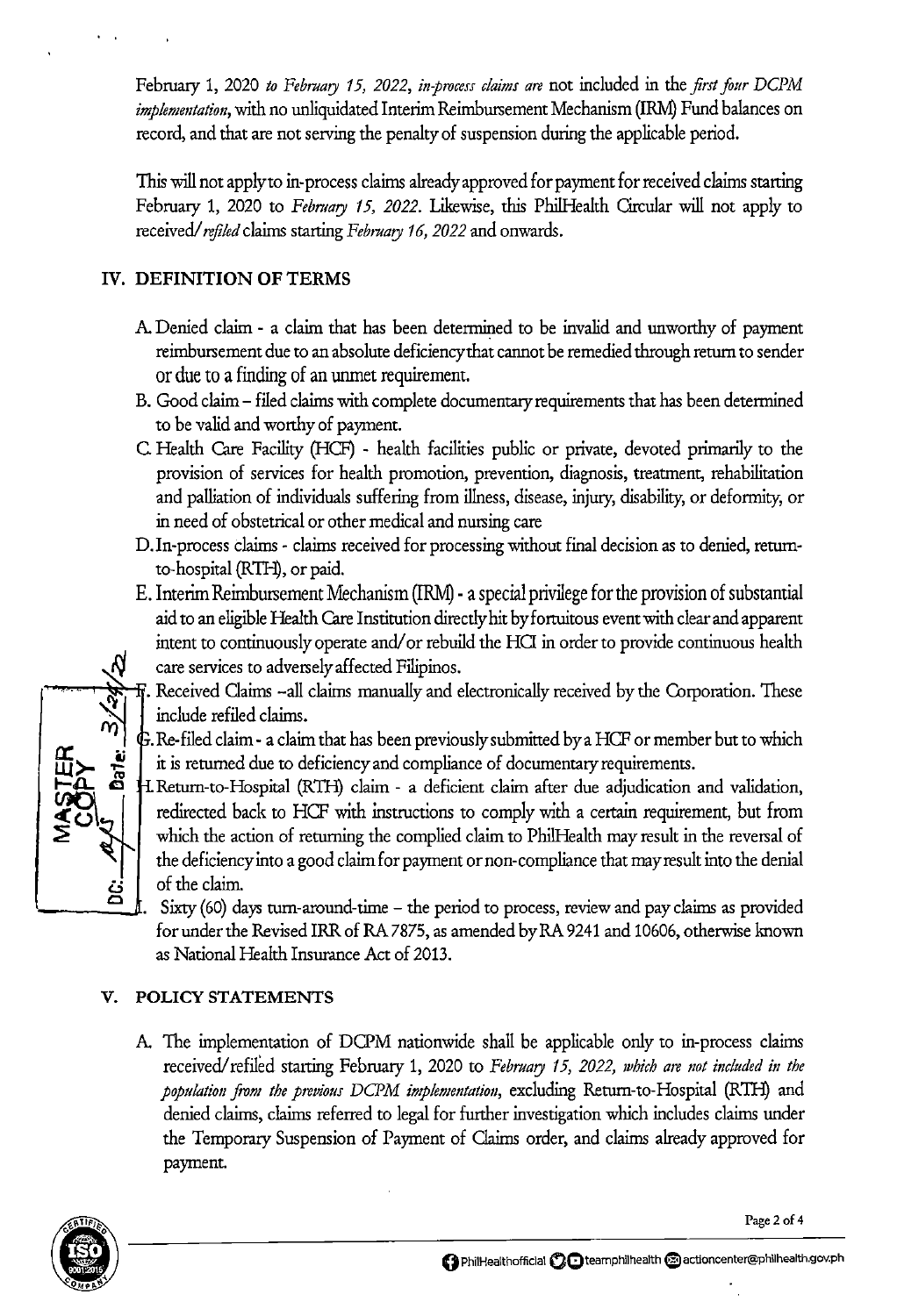- B. Additionally, claims directly filed bythe member, claims with invalid illness codes, and initially identified in-process claims included in the *first four DCPM implemmtation* that were returnedto-hospital and has since been received by Phi!Health within the inclusive period of the *fifth*  implementation of DCPM shall likewise be excluded from the computation of applicable inprocess claims. Likewise, all directly filed claims regardless of received date is excluded from the computation.
- C Previous recipients from the *previous DCPM implementation* shall be eligible to apply for the DCPM nationwide provided they meet the inclusion criteria.
- D. HCFs should meet the following criteria to be eligible for DCPM
	- 1. Must have no IRM Fund balance on record;
	- 2. With claim for Phi!Health COVID-19 packages; and,
	- 3. Was not serving the penalty of suspension during the applicable period.
	- 4. Healthcare Facilities who already availed of *any or all of the previous DCPM implementation may avail regardless of the recorded percentage of reconciliation.*
- E. Eligible HCFs that are interested to participate must submit a Letter of Intent (LOI) or application for DCPM
- F. The DCPM application shall only be processed once the HCFs have already forwarded the undertaking (see Annex A, "Undertaking") to the concerned PRO, duly signed by the HCF owner or MedicaVHospital Director subject to the concurrence of Phi!Health.



- G. Under DCPM nationwide implementation, PhilHealth shall facilitate the settlement of accounts payable from appropriate in-process claims in compliance with the following rules:
	- ~ 1. Pay eighty percent (80%) of the total amount of applicable HCF receivables subject to **a:** e; two percent (2%) expanded withholding tax for private eligible HCFs, as applicable; and,
	- 2. Pay progressively the remaining twenty percent (20%) of the amount of good claims, subject to two percent (2%) expanded withholding tax for private eligible HCFs, as applicable, following full compliance to existing claims processing requirements and full reconciliation of the eighty percent (80%) of the total amount of applicable HCF receivables initially paid to the HCF.
- H. No adjustment shall be made to HCFs with payments received from any of the *first four DCPM implementation* in relation to the eighty (80 %) percent computation rate.
- I. In the Debit-Credit Reconciliation Notice, the reconciliation shall be indicated, and the HCF should be reflected in the subsidiary ledger.
- J. The Corporation, subject to the approval of the Board, can adjust the inclusive dates of claims applicable for DCPM Any changes to the inclusive dates shall be announced through a separate issuance.
- K. The HCF shall issue an electronic copy of the Official Receipt (OR) within five (5) days of receipt of payment. Concurrently, the HCF shall transmit the original OR within fifteen (15) days of receipt of payment. Failure to submit the OR shall result in the withholding of all succeeding payments from PhilHealth.

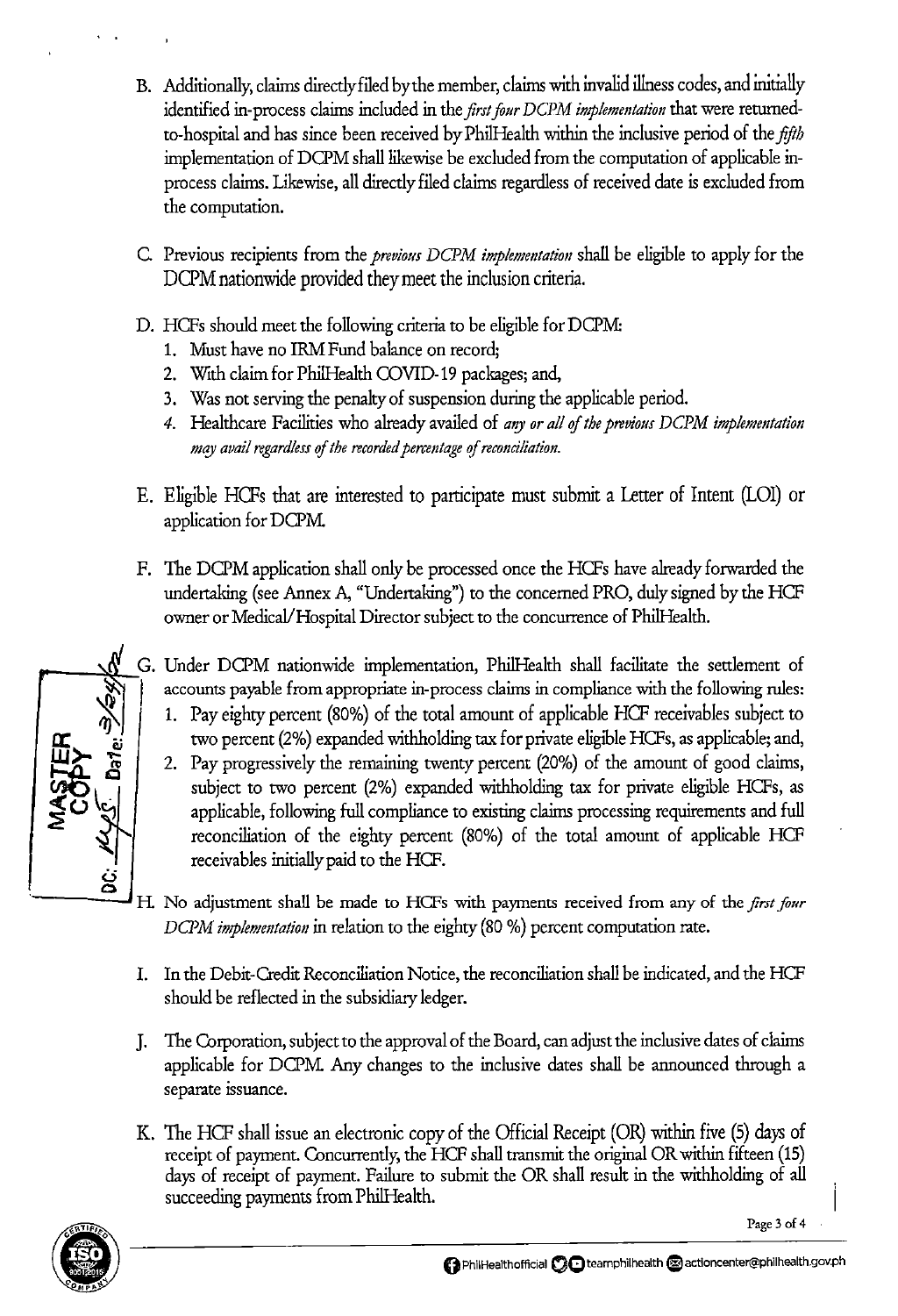- **L.** In cases where there is a need to recover unreconciled amounts under the DCPM, including but not limited to cases where the HCP ceased to operate and there are insufficient unpaid claims to be applied to paid amounts, Phi!Health shall employ the Payment Recovety Policy and/or exhaust all legal remedies, including the filing of legal action as warranted.
- M. PhilHealth reserves the right to suspend payments under the DCPM for recurrent noncompliance to standards of care, presence of fraud or for any other reason deemed relevant by Phi!Health.
- N. Phill-lealth shall regularly monitor the implementation of the DCPM.

# **PENALTY CLAUSE**

Violations of any provision of this Phi!Health Grcular shall be penalized under R.A No. 11223, its Implementing Rules and Regulations and other applicable laws, rules, and regulations.

# ~ ~ I. **SEPARABILITY CLAUSE**

Should any provision of this PhilHealth Grcular be declared invalid, unconstitutional or unenforceable in whole or part by any competent authority, it shall not affect or invalidate the remaining provisions hereof.

### *VIILREPEALING CLAUSE*

**0** 

*Pertinent provisions of PhilHealth Circular No. 2021-0023: Implementation of the Debit-Credit Payment Nationwide which are inconsistent with the foregoing are hereby amended and modified.* 

## **IX. DATE OF EFFECTIVITY**

*1his* Phi!Health Circular shall be effective immediately upon publication in a newspaper of general circulation or Official Gazette. A copy of this Phi!Health Grcular shall be also deposited with the Office of the National Administrative Register at the University of the Philippine Law Center.

AT<del>TY, DA</del>NTE A. GIERRAN, CPA<sub>6)</sub> President and Chief Executive Officer (PCEO)

Date signed: **March 23, 2027** 

Implementation of the Debit-Credit Payment Method Nationwide *(Revision 1)* 

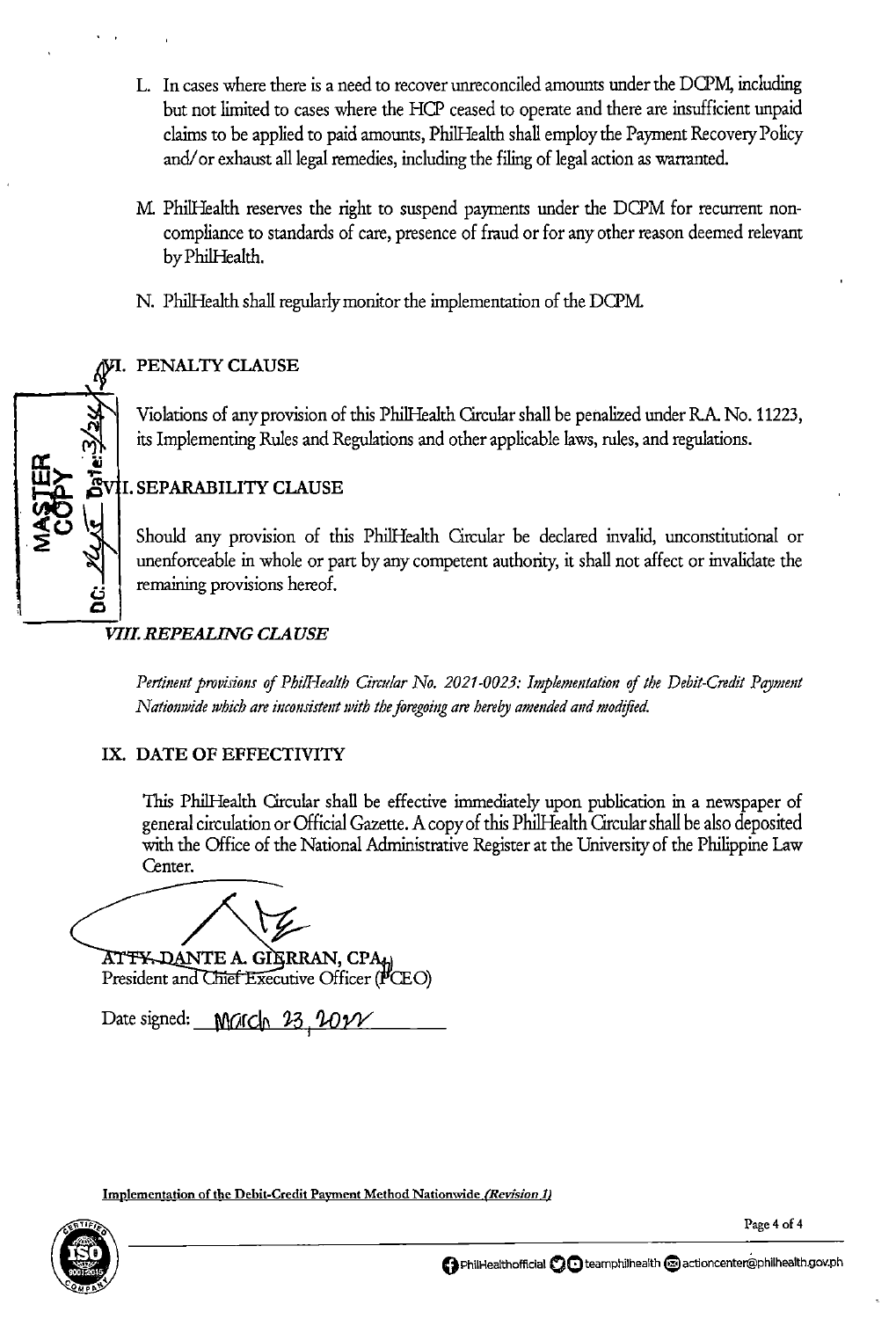### **ANNEX A: Undertaking**

# **UNDERTAKING**

DCPM Nationwide (revision 1)

#### **KNOW ALL MEN BY THESE PRESENTS:**



..

a health care facility duly organized and existing under and by virrue of the laws of the Republic of the Philippines, with principal office address at duly represented herein by 1ts President/Manager/ Chief of Hospital/Medical Director/Owner hereinafter referred to as **"HCF,"** 

# **IN COMPLIANCE WITH THE PHILHEALTH CIRCULAR ON THE IMPLEMENTATION OF DCPM NATIONWIDE (REVISION 1)**

**WHEREAS,** pursuant to Proclamation No. 1218, s. 2021, President Rodrigo Roa Puterte extended the period of the State of Calamity throughout the Philippines due to COVID-19 pandemic until September 12, 2022 and mandated all government agencies to continue rendering full assistance to and cooperation with each other and mobilize the necessary resources to undertake critical, urgent, and appropriate disaster response aid and measures in a timely manner to curtail and eliminate the threat of COVID-19;

**WHEREAS,** the HCF has been licensed by the Department of Health as a hospital or health care facility that can provide appropriate care, supervision, and treatment of individuals who have been confinned to be afflicted with the Covid-19 virus or conduct SARS-CoV-2 testing services;

**WHEREAS,** the HCF is currently an accredited health care provider who commits itself to participate and abide with the existing rules and regulations on the implementation of the National Health Insurance Program (NHIP); , and  $\alpha$   $\alpha$   $\beta$ 

. *r.*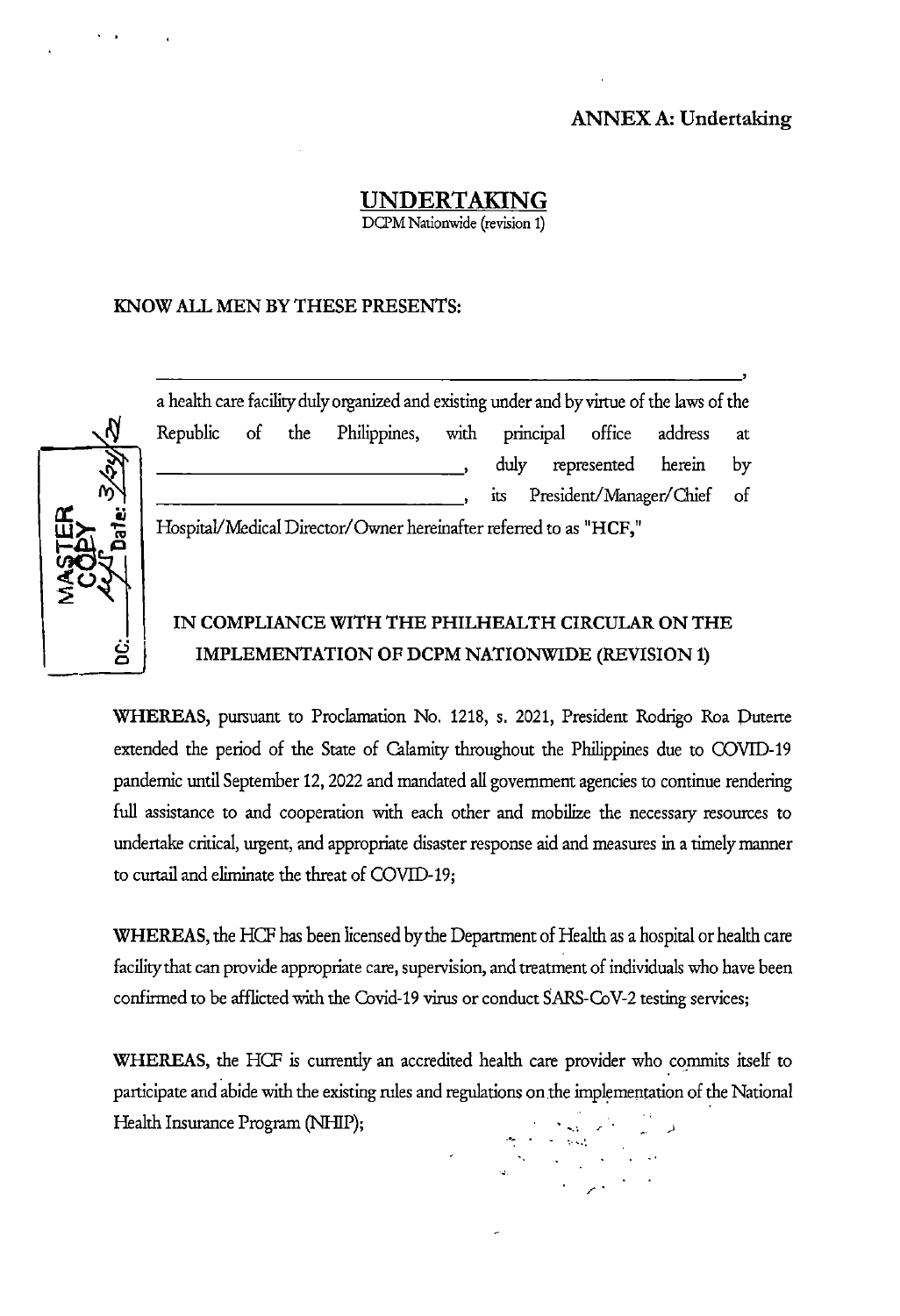**WHEREAS,** the HCF has pending benefit claims with the PHILHEAL 1H covering packages for COVID-19 and other illnesses/ procedures;

**WHEREAS,** the PHILHEALTH, in recognizing the urgent necessity to institute measures to ensure that the HO remain financially viable to enable it to continuously serve the health care needs of affected PHILHEAL 1H members in this time of public health emergency, resolved to engage in a Debit Credit Payment Method to quickly settle its accounts or arrears to the HCF's In-process claims to partially pay for the healthcare services provided to PHILHEAL1H beneficiaries;

**WHEREAS,** the HCF has submitted documents to support its claim for reimbursement from PHILHEAL1H;

**WHEREAS,** the PHILHEAL1H shall allow payment of eighty percent (80%) of the total Inprocess claims of the HCF currently on board with the PHILHEAL 1H, subject to reconciliation, verification and validation of documents submitted and in compliance with the requirements of the Phi!Health Circular on DCPM Nationwide;

**WHEREAS,** as an additional condition to allow payment, it has been determined that the accreditation of the HCF is valid and that the HCF was not serving the penalty of suspension during the applicable period (February 1, 2020 - February 15, 2022);

**NOW THEREFORE,** for and in consideration of the above-premises, the HCF agrees to undertake as follows:

(a) The HCF hereby acknowledges the receipt of partial payment of its benefit claims by the PHILHEALTH in the amount of (state amount in words \_\_\_\_\_\_\_\_\_\_\_\_\_\_\_ (P \_\_\_\_\_ --', subject to application

of the appropriate withholding taxes, as may be applicable.



 $\mathbf{r} = \mathbf{r}^{\top}$ 

The HCF undertakes to issue an official receipt for said partial payment to be sent to the PHILHEALTH within five (5) days for the electronic copy, and fifteen (15) days for original copy, from crediting of said amount in its identified account with its depository bank.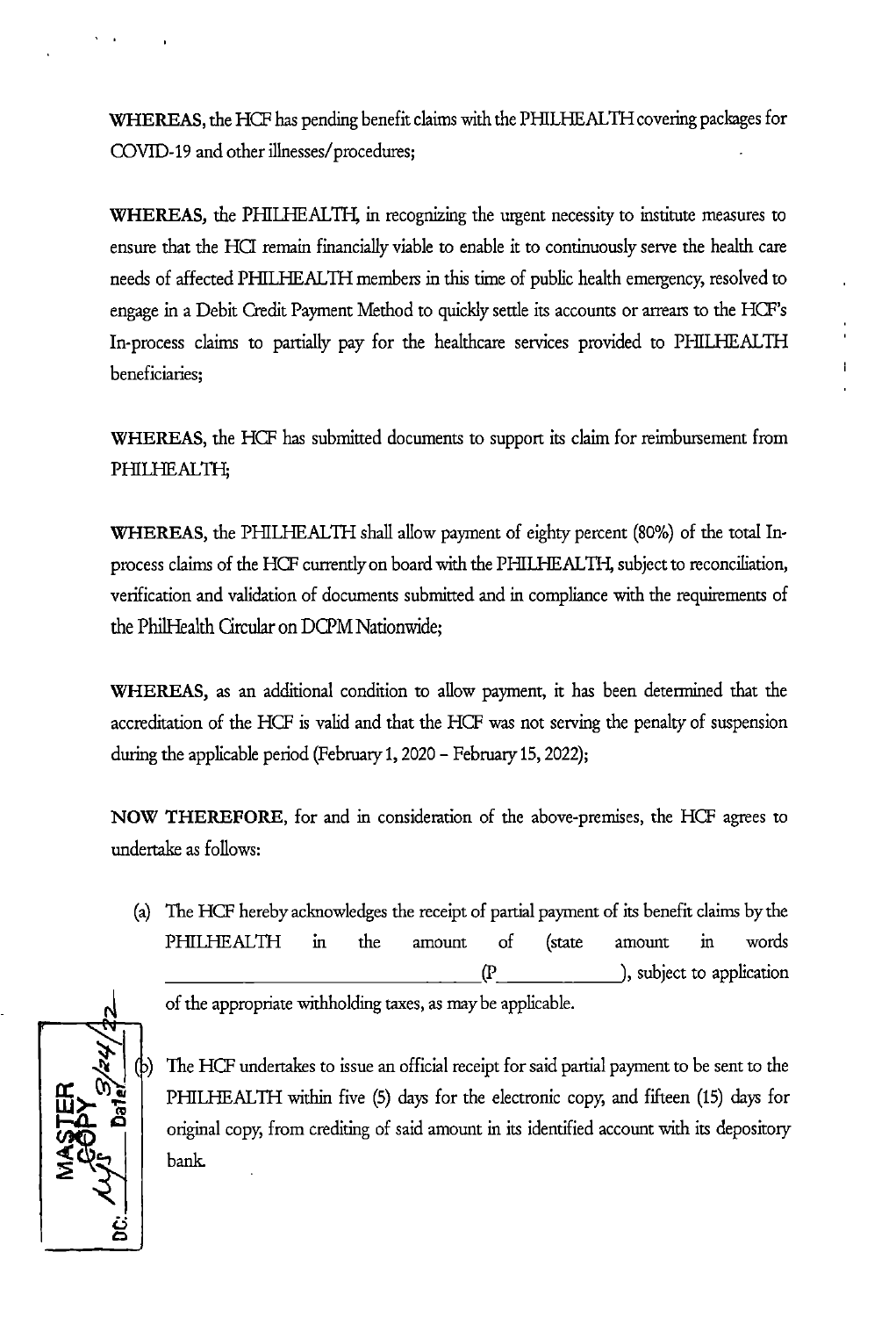- (c) The HCF undertakes that despite receipt of said payment, it shall either refund to the PHILHEALTH within five (5) days from receipt of notice, an amount in excess of what it is entitled to, or corresponding to the claims eventually found to be erroneous or otherwise not consistent with Phi!Health Circular No. 2021-0023, or allow recovery thereof through the Phi!Health Payment Recovery Policy.
- (d) The HCF undertakes that upon failure to deliver the required documents on the date specified herein for unjustifiable reason, or that claims have been found to be not consistent with Phi!Health Circular No. 2021-0023, the HCF agrees to submit itself to undergo the processes under applicable Phi!Health circulars or issuances, and the provisions of Republic Act No. 7875, as amended by the UHC Act, and its IRR
- (e) In case of suits or actions arising out of or in connection with this Undertaking, actions shall be lodged with the proper courts where the Phi!Health Regional Office is situated, and the parties hereby waive other applicable venues.
- (f) The HCF undertakes to comply with all circulars, issuances, orders, and advisories issued by the PHILHEAL TH, and to refrain from committing acts prejudicial to the interest of the PHILHEALTH and the National Health Insurance Program.
- The duly-signed Performance Commitment of the HCF submitted to Phi!Health shall form an integral part of this Undertaking.
	- This Undertaking is executed in accordance with the laws of the Philippines and is not contrary to the same.
	- If any provision of this Undertaking shall be held to be invalid or unenforceable for any reason by a court with jurisdiction over the parties to this Agreement, the remaining provisions shall continue to be valid and enforceable.
	- 0} This Undertaking may be executed by electronic signature. Electronic signatures shall, for all purposes, be treated as originals.

**IN WITNESS WHEREOF,** the HCF through its duly authorized representative affixed its signature this day of at , Philippines.

 $\mathcal{L}(\mathbf{r})$